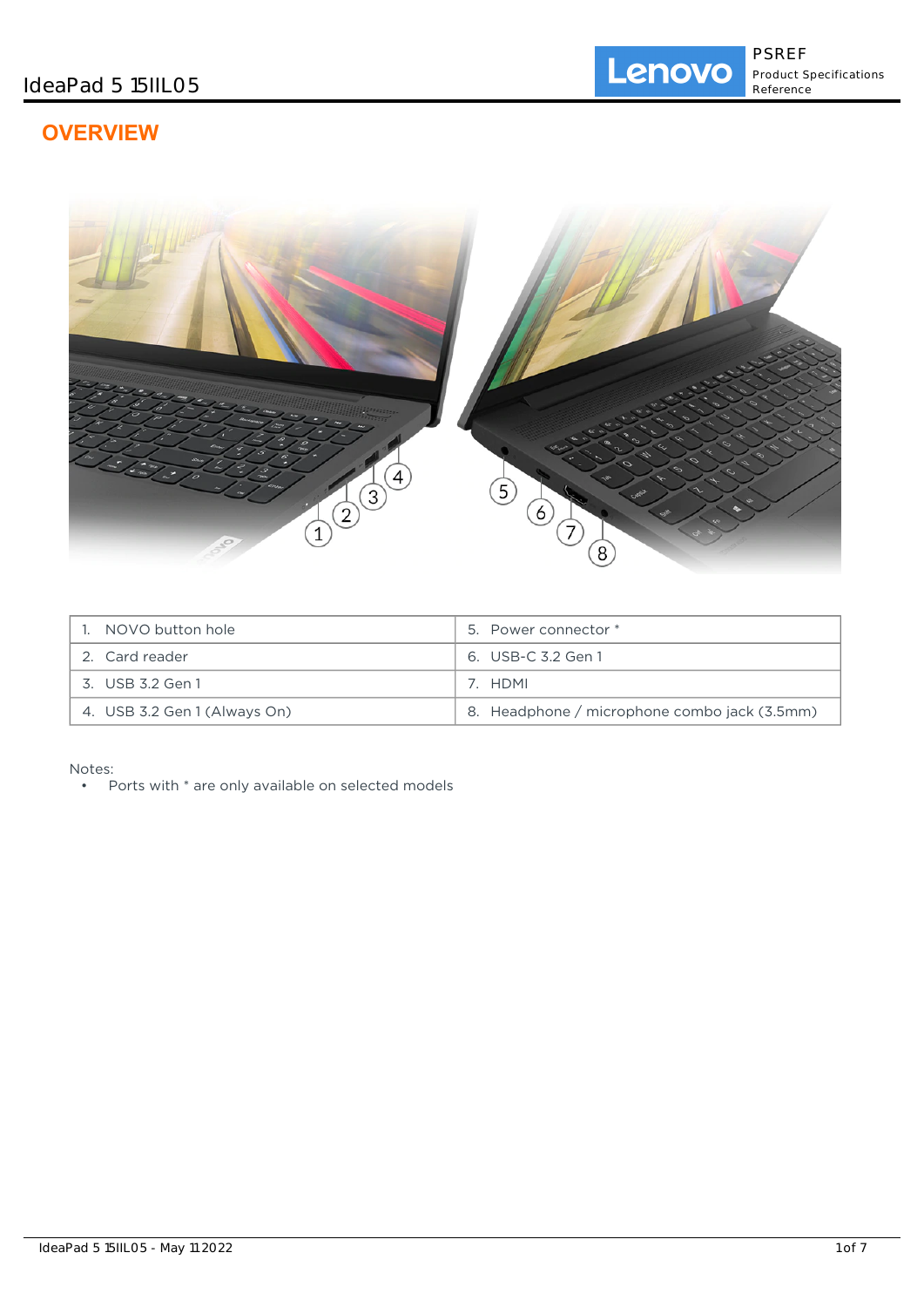# **PERFORMANCE**

## **Processor**

#### **Processor Family**

10th Generation Intel® Core™ i3 / i5 / i7 Processor

## **Operating System**

#### **Operating System**\*\*

- Windows® 10 Pro 64
- Windows 10 Home 64
- Windows 10 Home in S mode
- FreeDOS
- No operating system

## **Monitor Support**

#### **Monitor Support**

Supports up to 3 independent displays (native display and 2 external monitors via HDMI® and USB-C®)

- HDMI supports up to 3840x2160@30Hz
- USB-C supports up to 3840x2160@60Hz

## **Chipset**

#### **Chipset**

Intel SoC (System on Chip) platform

## **Memory**

#### **Max Memory**[1]

- 4GB soldered memory, not upgradable
- 8GB soldered memory, not upgradable
- 12GB soldered memory, not upgradable
- 16GB soldered memory, not upgradable

#### **Memory Slots**\*\*

- Memory soldered to systemboard, no slots, single-channel (4GB model)
- Memory soldered to systemboard, no slots, dual-channel (8GB, 12GB, or 16GB model)

#### **Memory Type**

DDR4-3200

Notes:

1. The max memory is based on the test results with current Lenovo® memory offerings. The system may support more memory as the technology develops.

### **Storage**

#### **Storage Support**[1]

- Model with 45Wh or 57Wh battery: up to two drives, 1x 2.5" HDD + 1x M.2 SSD
	- 2.5" HDD up to 1TB
	- M.2 2242 SSD up to 512GB
	- M.2 2280 SSD up to 1TB
	- Optional Intel Optane™ Memory integrated with SSD, M.2
- Model with 70Wh battery: one drive, 1x M.2 SSD
	- M.2 2242 SSD up to 512GB
	- M.2 2280 SSD up to 1TB
	- Optional Intel Optane Memory integrated with SSD, M.2

### **Storage Slot**

- Model with 45Wh or 57Wh battery: one 2.5" drive slot + one M.2 slot • One 2.5" drive slot, supports 2.5" SATA HDD
	- One M.2 2280 PCIe® Gen 3x4 slot, supports M.2 2242/2280 SSD
- Model with 70Wh battery: one M.2 slot
	- One M.2 2280 PCIe Gen 3x4 slot, supports M.2 2242/2280 SSD

## **Storage Type**\*\*\*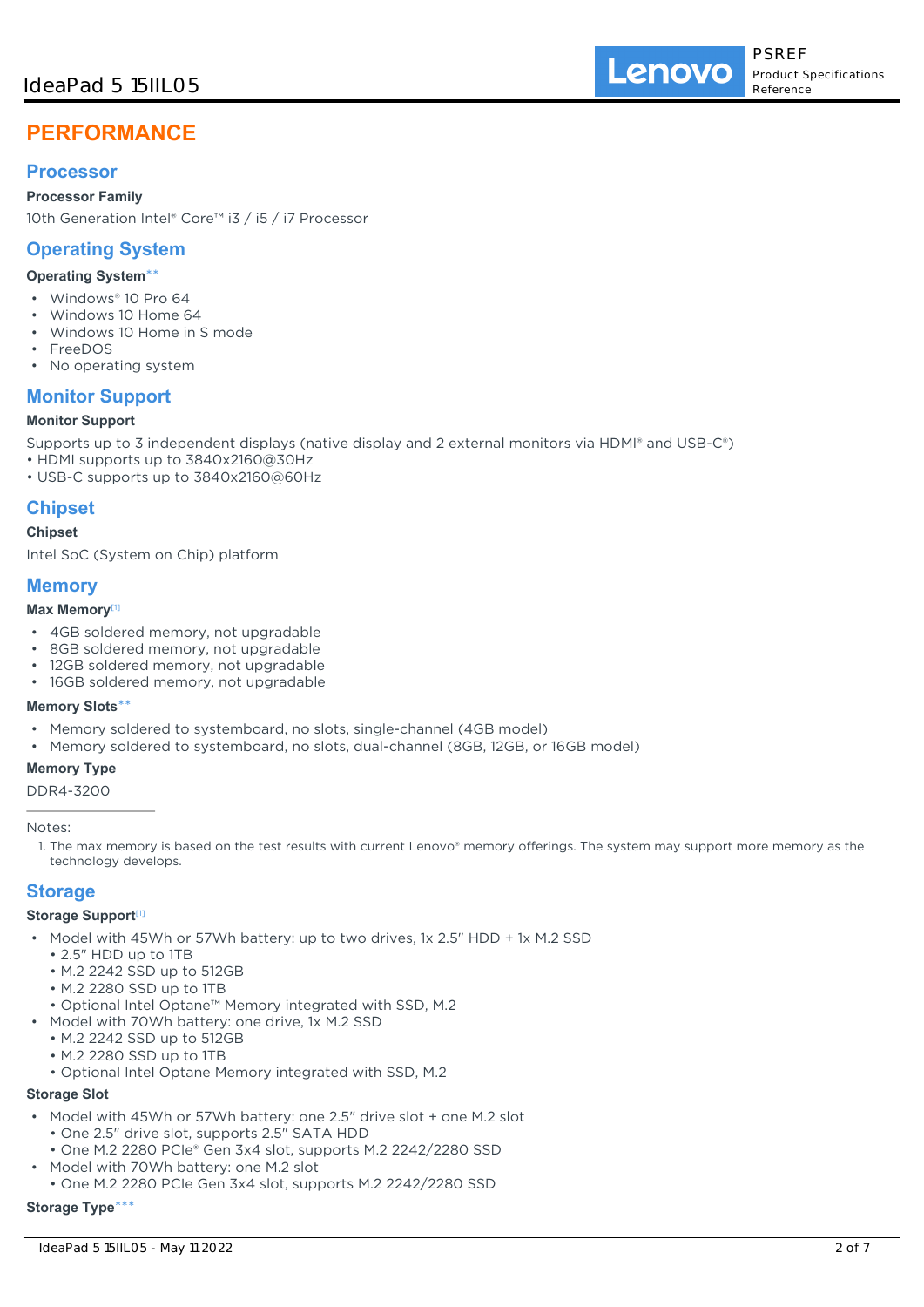## IdeaPad 5 15IIL05

Lenovo

| Disk Type                                                                        | Interface                                      | <b>RPM</b> |
|----------------------------------------------------------------------------------|------------------------------------------------|------------|
| 2.5" SATA HDD                                                                    | SATA 6Gb/s                                     | 5.4K       |
| M.2 2242 SSD                                                                     | PCIe NVMe <sup>®</sup> , PCIe 3.0 $\times$ 2 - |            |
| M.2 2280 SSD                                                                     | PCIe NVMe, PCIe 3.0 $\times$ 4  -              |            |
| Intel Optane Memory with Solid State Storage, M.2 2280 PCIe NVMe, PCIe 3.0 x4  - |                                                |            |

Notes:

1. The storage capacity supported is based on the test results with current Lenovo storage offerings. The system may support larger storage as the technology develops.

## **Removable Storage**

#### **Optical**

• USB external DVD burner (DVD±RW), 9.5mm high

## • None

### **Card Reader**

4-in-1 card reader (SD, SDHC, SDXC, MMC)

## **Multi-Media**

#### **Audio Chip**

High Definition (HD) Audio

#### **Speakers**

Stereo speakers, 2W x2, optimized with Dolby® Audio™

#### **Microphone**

Dual array microphone

#### **Camera**

HD 720p webcam, support privacy shutter, fixed focus

## **Battery**

#### **Battery**\*\*

- Integrated Li-Polymer 45Wh battery, supports Rapid Charge (charge up to 80% in 1hr) with 65W or 95W AC adapter
- Integrated Li-Polymer 57Wh battery, supports Rapid Charge (charge up to 80% in 1hr) with 65W or 95W AC adapter
- Integrated Li-Polymer 70Wh battery, supports Rapid Charge (charge up to 80% in 1hr) with 95W AC adapter

#### **Max Battery Life**[1]

- MobileMark® 2014: 11 hr (57Wh)
- MobileMark 2014: 15 hr (70Wh)
- MobileMark 2014: 9 hr (45Wh)

#### Notes:

1. All battery life claims are approximate maximum and based on results using the MobileMark 2014, MobileMark 2018, JEITA 2.0, continuous 1080p video playback (with 150nits brightness and default volume level) or Google Power Load Test (PLT) battery-life benchmark tests. Actual battery life will vary and depends on many factors such as product configuration and usage, software use, wireless functionality, power management settings, and screen brightness. The maximum capacity of the battery will decrease with time and use.

## **Power Adapter**

#### **Power Adapter**\*\* [1]

- 45W round tip (2-pin, wall-mount) AC adapter, 100-240V, 50-60Hz
- 65W round tip (2-pin, wall-mount) AC adapter, 100-240V, 50-60Hz
- 65W round tip (3-pin) AC adapter, 100-240V, 50-60Hz
- 95W USB-C (3-pin) AC adapter, supports PD 3.0, 100-240V, 50-60Hz

Notes:

1. AC adapter offerings depend on the country.

# **DESIGN**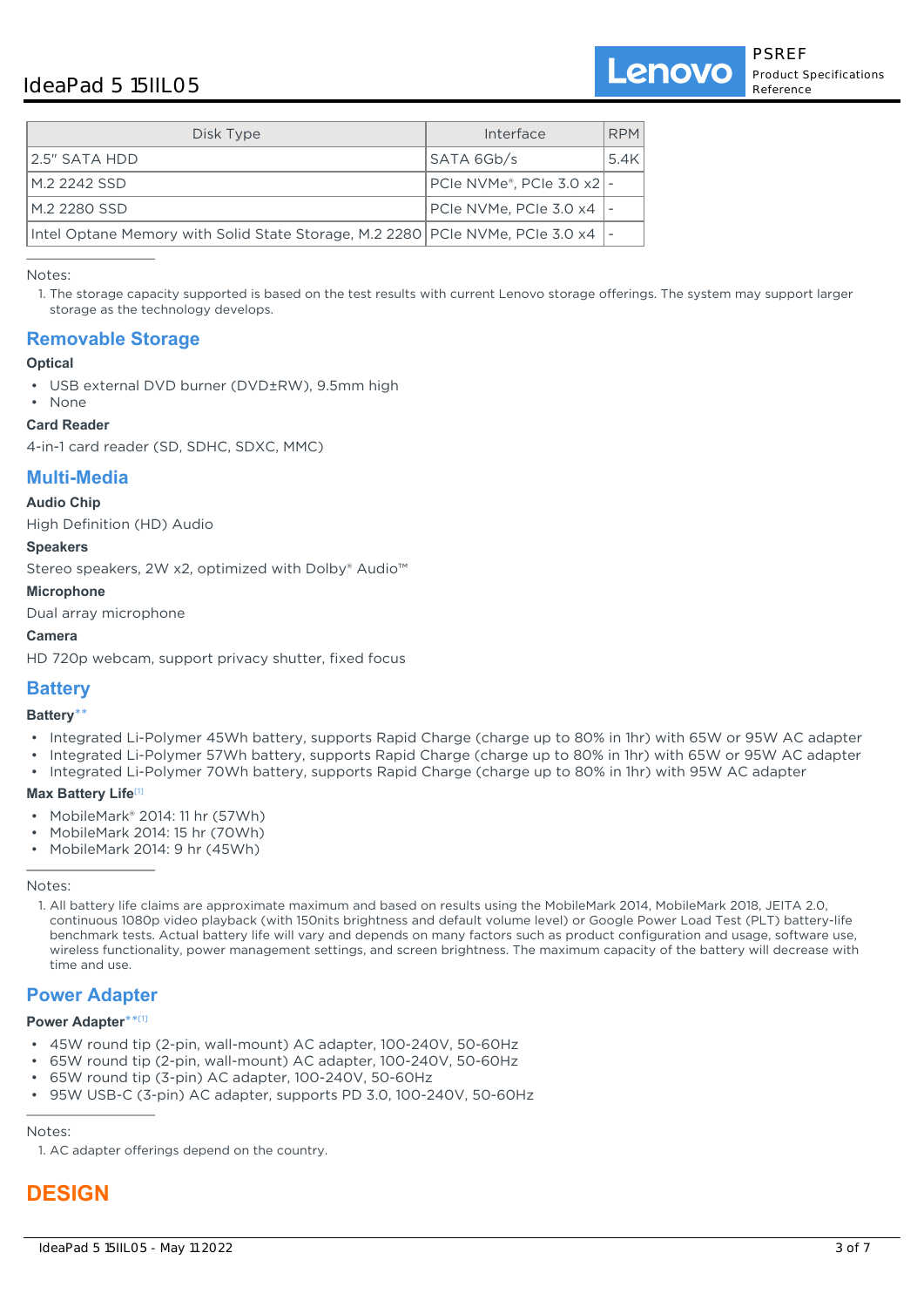## IdeaPad 5 15IIL05

**Lenovo** 

## **Display**

#### **Display**\*\* [1]

| <b>Size</b> | Resolution                | Touch           | Type       | <b>Brightness</b> | Surface        | Aspect<br>Ratio | Contrast<br>Ratio        | Color<br>Gamut     | Viewing<br>Angle | Key<br>Features          |
|-------------|---------------------------|-----------------|------------|-------------------|----------------|-----------------|--------------------------|--------------------|------------------|--------------------------|
| 15.6''      | <b>FHD</b><br>(1920x1080) | None            | <b>TN</b>  | 250 nits          | Anti-<br>glare | 16:9            |                          | 45%<br><b>NTSC</b> |                  | $\overline{\phantom{a}}$ |
| 15.6''      | <b>FHD</b><br>(1920x1080) | None            | <b>IPS</b> | 300 nits          | Anti-<br>glare | 16:9            |                          | 45%<br><b>NTSC</b> |                  | $\overline{\phantom{a}}$ |
| 15.6''      | <b>FHD</b><br>(1920x1080) | None            | <b>IPS</b> | 300 nits          | Anti-<br>glare | 16:9            | $\overline{\phantom{a}}$ | 100%<br>sRGB       |                  | $\overline{\phantom{a}}$ |
| 15.6"       | FHD<br>(1920x1080)        | Multi-<br>touch | <b>IPS</b> | 300 nits          | Anti-<br>glare | 16:9            | $\overline{\phantom{a}}$ | 45%<br><b>NTSC</b> |                  | $\overline{\phantom{a}}$ |

#### **Touchscreen**

• On-cell capacitive-type multi-touch, supports 10-point touch

• Non-touch

Notes:

In California, per state law, Lenovo charges an electronic waste recycling fee on this covered device at the time of sale of the product. For more information, go to https://www.calrecycle.ca.gov/Electronics/Consumer

## **Input Device**

#### **Keyboard**

6-row, multimedia Fn keys, numeric keypad

#### **Keyboard Backlight**

- LED backlight
- Non-backlight

#### **Touchpad**

Buttonless Mylar® surface multi-touch touchpad, supports Precision TouchPad (PTP), 69 x 104 mm (2.72 x 4.09 inches)

## **Mechanical**[1]

#### **Dimensions (WxDxH)**

| Models | Dimensions                                                                                                |
|--------|-----------------------------------------------------------------------------------------------------------|
|        | Aluminium (top), PC + ABS (bottom) models 356.67 x 233.13 x 17.9-19.9 mm (14.04 x 9.18 x 0.7-0.78 inches) |

#### **Weight**

Around 1.66 kg (3.66 lbs)

#### **Case Color**\*\*

- Abyss blue
- Graphite grey
- Light teal
- Platinum grey

### **Surface Treatment**

Anodizing

#### **Case Material**

Aluminium (top), PC + ABS (bottom)

#### Notes:

1. The system dimensions and weight vary depending on configurations.

# **CONNECTIVITY**

### **Network**

<sup>1.</sup> California Electronic Waste Recycling Fee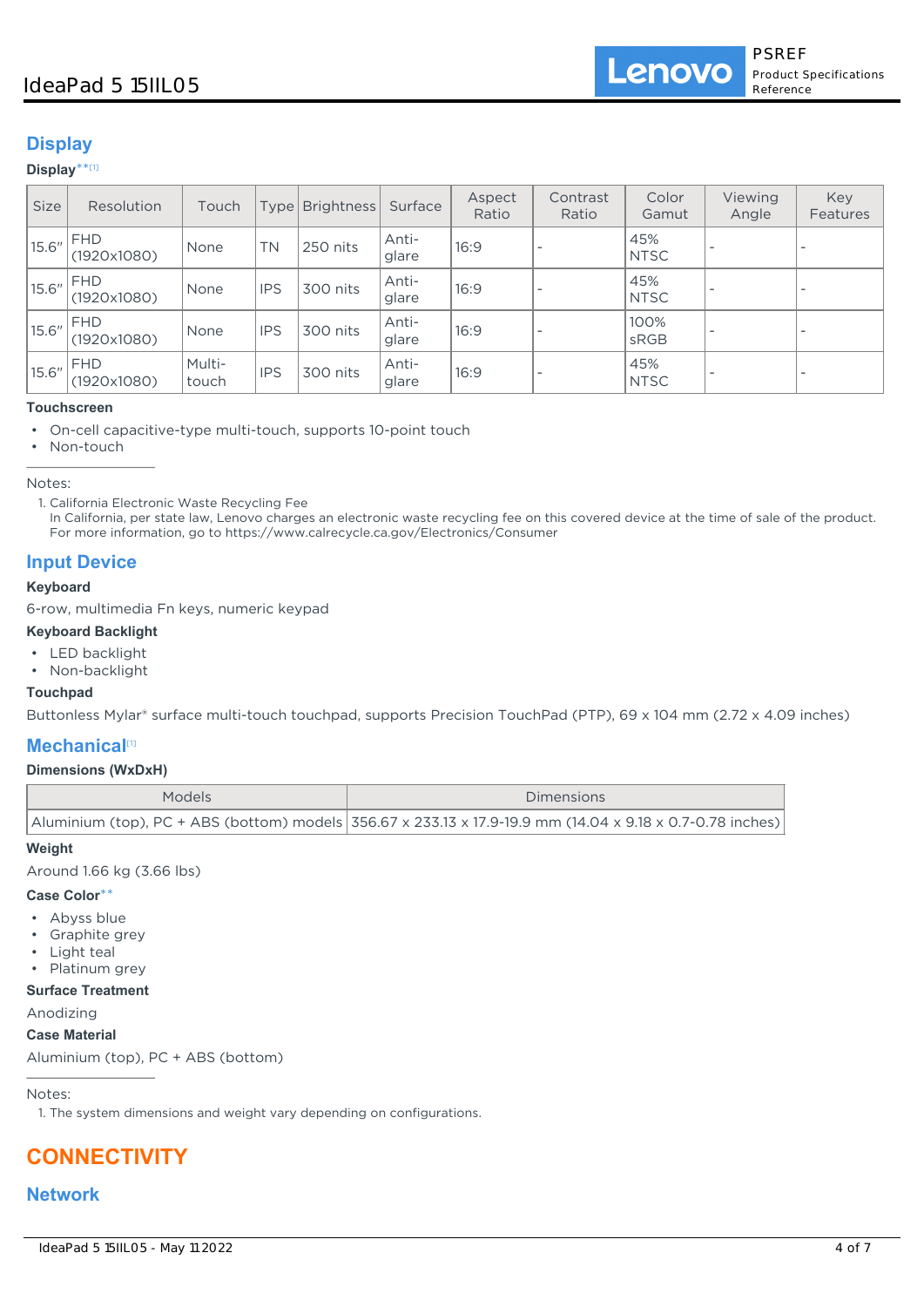Lenovo

#### **Onboard Ethernet**

No Ethernet

#### **WLAN + Bluetooth®**\*\* [1]

- Wi-Fi® 5, 802.11ac 2x2 Wi-Fi + Bluetooth 5.0, M.2 card
- Wi-Fi 6, 802.11ax 2x2 Wi-Fi + Bluetooth 5.1, M.2 card

#### Notes:

1. Bluetooth 5.2 is hardware ready but may run at a lower version due to OS limitation

### **Ports**[1]

#### **Standard Ports**

- 1x USB 3.2 Gen 1
- 1x USB 3.2 Gen 1 (Always On)
- 1x USB-C 3.2 Gen 1 (support data transfer, Power Delivery 3.0, and DisplayPort™ 1.2)
- 1x HDMI 1.4b
- 1x Card reader
- 1x Headphone / microphone combo jack (3.5mm)

#### **Optional Ports**

1x Power connector (model with plastic bottom)

- USB 3.2 Gen 1 (SuperSpeed USB 5Gbps, formerly USB 3.0 / USB 3.1 Gen 1): 5 Gbit/s;
- USB 3.2 Gen 2 (SuperSpeed USB 10Gbps, formerly USB 3.1 Gen 2): 10 Gbit/s;
- USB 3.2 Gen 2x2 (SuperSpeed USB 20Gbps): 20 Gbit/s;
- Thunderbolt™ 3/4: 40 Gbit/s

# **SECURITY & PRIVACY**

## **Security**

#### **Security Chip**

Firmware TPM 2.0 integrated in SoC

#### **Fingerprint Reader**

- Touch style fingerprint reader on power button
- No fingerprint reader

#### **BIOS Security**

- Administrator password
- User password
- Master hard disk password
- User hard disk password

#### **Other Security**

Camera privacy shutter

## **SERVICE**

## **Warranty**

#### **Base Warranty**\*\* [1]

- 1-year depot service
- 1-year depot with 2-year system board service (Korea only)
- 2-year (1-yr battery) depot service

Notes:

1. More information of warranty policy, please access https://pcsupport.lenovo.com/warranty

# **ENVIRONMENTAL**

Notes:

<sup>1.</sup> The transfer speed of following ports will vary and, depending on many factors, such as the processing speed of the host device, file attributes and other factors related to system configuration and your operating environment, will be slower than theoretical speed. USB 2.0: 480 Mbit/s;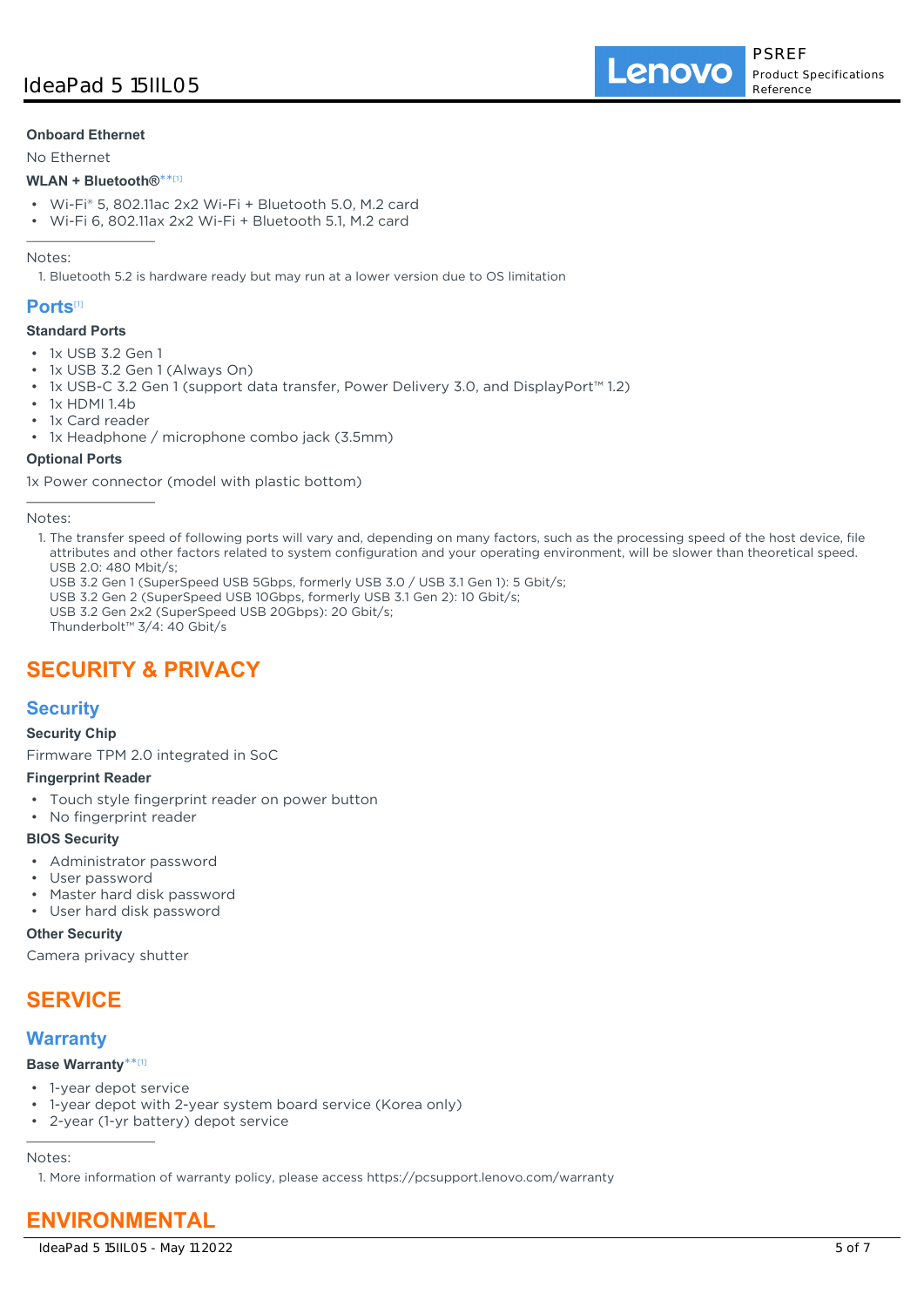## **Operating Environment**

### **Temperature**[1]

- At altitudes up to 2438 m (8,000 ft) - Operating: 5°C to 35°C (41°F to 95°F)
	- Storage: 5°C to 43°C (41°F to 109°F)
- At altitudes above 2438 m (8,000 ft) •
- Maximum temperature when operating under the unpressurized condition: 31.3°C (88°F)

#### **Humidity**

- Operating: 8% to 95% at wet-bulb temperature 23°C (73°F)
- Storage: 5% to 95% at wet-bulb temperature 27°C (81°F)

#### **Altitude**

Maximum altitude (without pressurization): 3048 m (10,000 ft)

Notes:

1. When you charge the battery, its temperature must be no lower than  $10^{\circ}$ C (50 $^{\circ}$ F).

# **CERTIFICATIONS**

## **Green Certifications**

#### **Green Certifications**

- ENERGY STAR® 8.0
- ErP Lot 3
- RoHS compliant
- Feature with \*\* means that only one offering listed under the feature is configured on selected models.
- Feature with \*\*\* means that one or more offerings listed under the feature could be configured on selected models.
- Lenovo reserves the right to change specifications or other product information without notice. Lenovo is not responsible for photographic or typographical errors. LENOVO PROVIDES THIS PUBLICATION "AS IS," WITHOUT WARRANTY OF ANY KIND, EITHER EXPRESS OR IMPLIED, INCLUDING THE IMPLIED WARRANTIES OF MERCHANTABILITY OR FITNESS FOR A PARTICULAR PURPOSE. Some jurisdictions do not allow disclaimer of express or implied warranties in certain transactions, therefore this disclaimer may not apply to you.
- The specifications on this page may not be available in all regions, and may be changed or updated without notice.